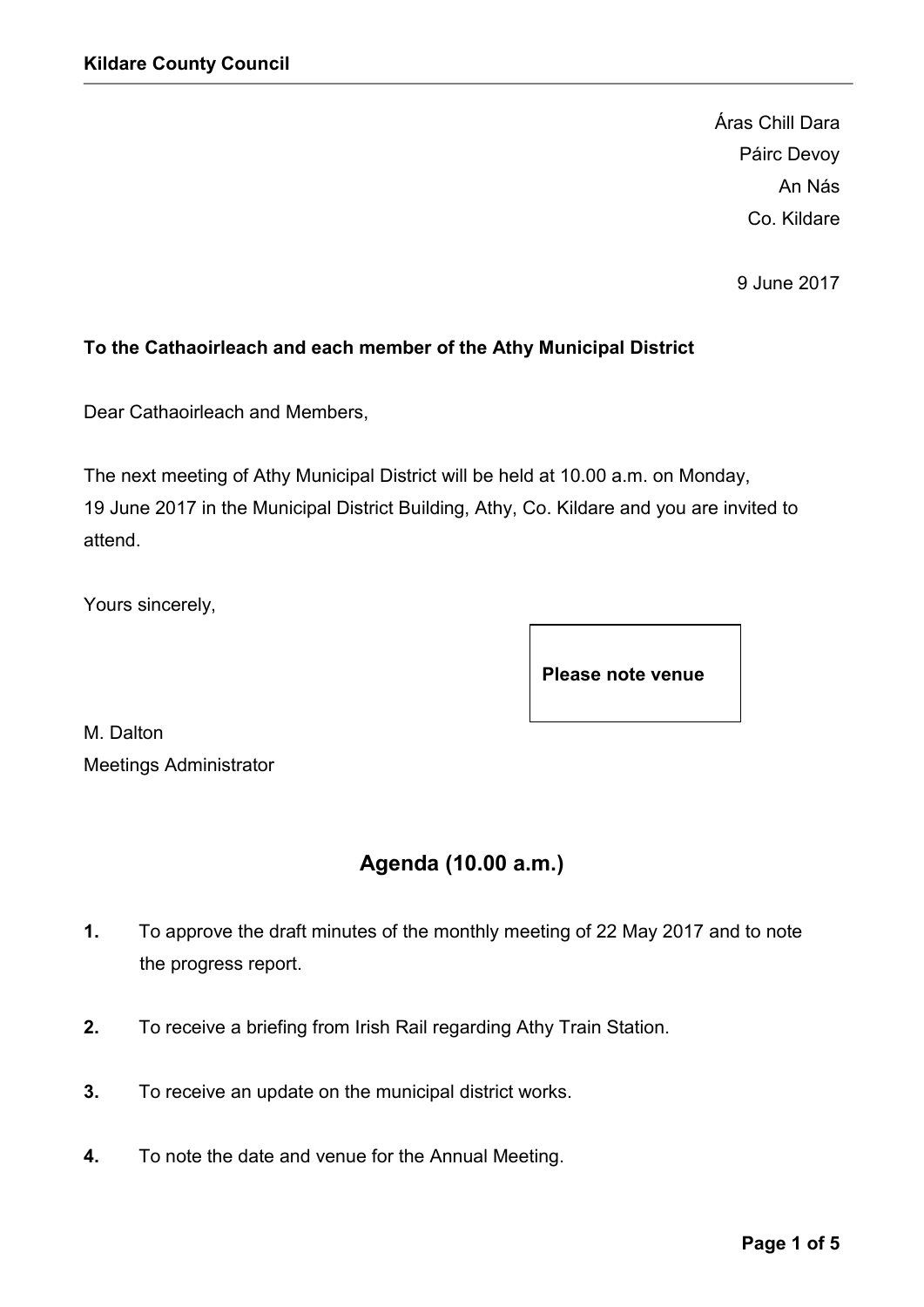## Roads, Transportation and Public Safety (10:10 a.m.)

#### **Motions**

#### 5. Councillor Redmond

That this council immediately look at making safe the wall between Branswood and Coran Ard estates.

#### 6. Councillor Redmond

That this council look to developing a safe crossing between McEvoy's public house, Athy and the New World Chinese restaurant.

### 7. Councillor Dalton

That the National Transport Authority (NTA) funding be sought for the provision of a footpath to service Scoil Lorcain, Levitstown.

### 8. Councillor Breslin

What is the up to date situation in relation to the provision of a footpath from Scoil Naomh Lorcain, Levitistown to connect the carpark opposite Levitistown Church. The school are active participants in the Park N Stride initative.

### 9. Councillor Wall

That the Athy Municipal District write to both the NTA and the Minister for Transport regarding the recent downgrading of commercial bus services in the area and highlighting the effects it will have on commuters in the area and for the urgent need that such services be retained .

### 10. Councillor Keatley

That the council complete the footpath between the national school and the church in Levitstown.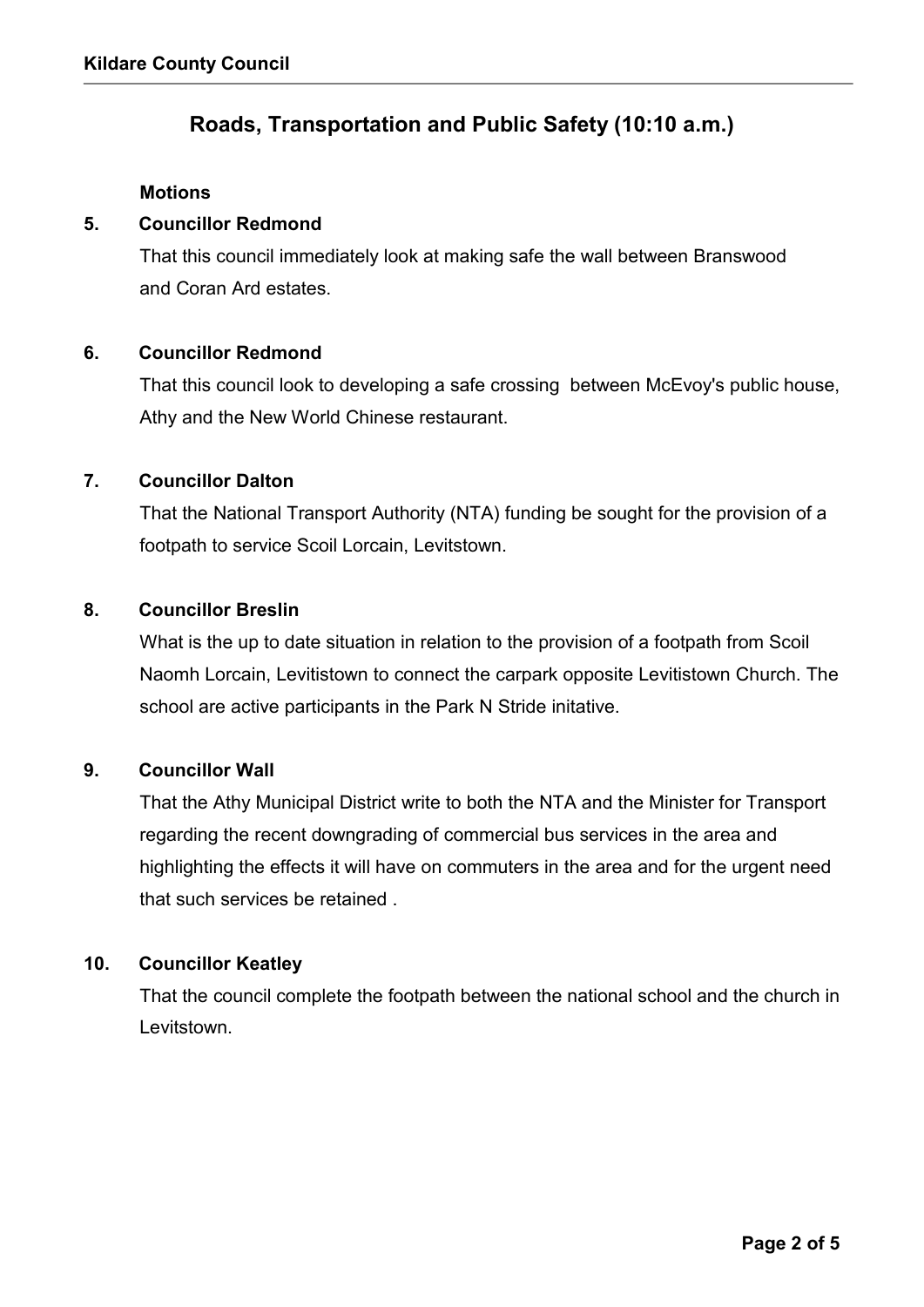### 11. Councillor Keatley

That the council engage with the National Transport Authority (NTA) to increase the level of bus service from Athy and KIlcullen in light of recent reductions in service from private operators.

#### Questions

### 12. Councillor Miley

Can the council immediately open roads L8 0011–0 and L7071–2 Balls Hill, Kildoon, Nurney?

### 13. Councillor Breslin

Can the R417 adjacent to the Heritage Centre in Athy, be demarcated with a yellow box?

### 14. Councillor Wall

Can the council address the concerns of the Residents of Woodstock Street Athy regarding difficulties they are having regarding parking and gaining access onto their street?

#### 15. Councillor Wall

Can the council update its members on the urgent need for a safe pedestrian crossing in front of the Community Centre in Castledermot as previously discussed?

### 16. Councillor Keatley

Can the council give a timeline for the completion of signalling of the pedestrian crossing outside Teach Diarmada Castledermot?

### 17. Councillor Keatley

Can the council give a commitment to the installation of parking facilities (park & ride) at the M9 junctions in the Athy Municipal District?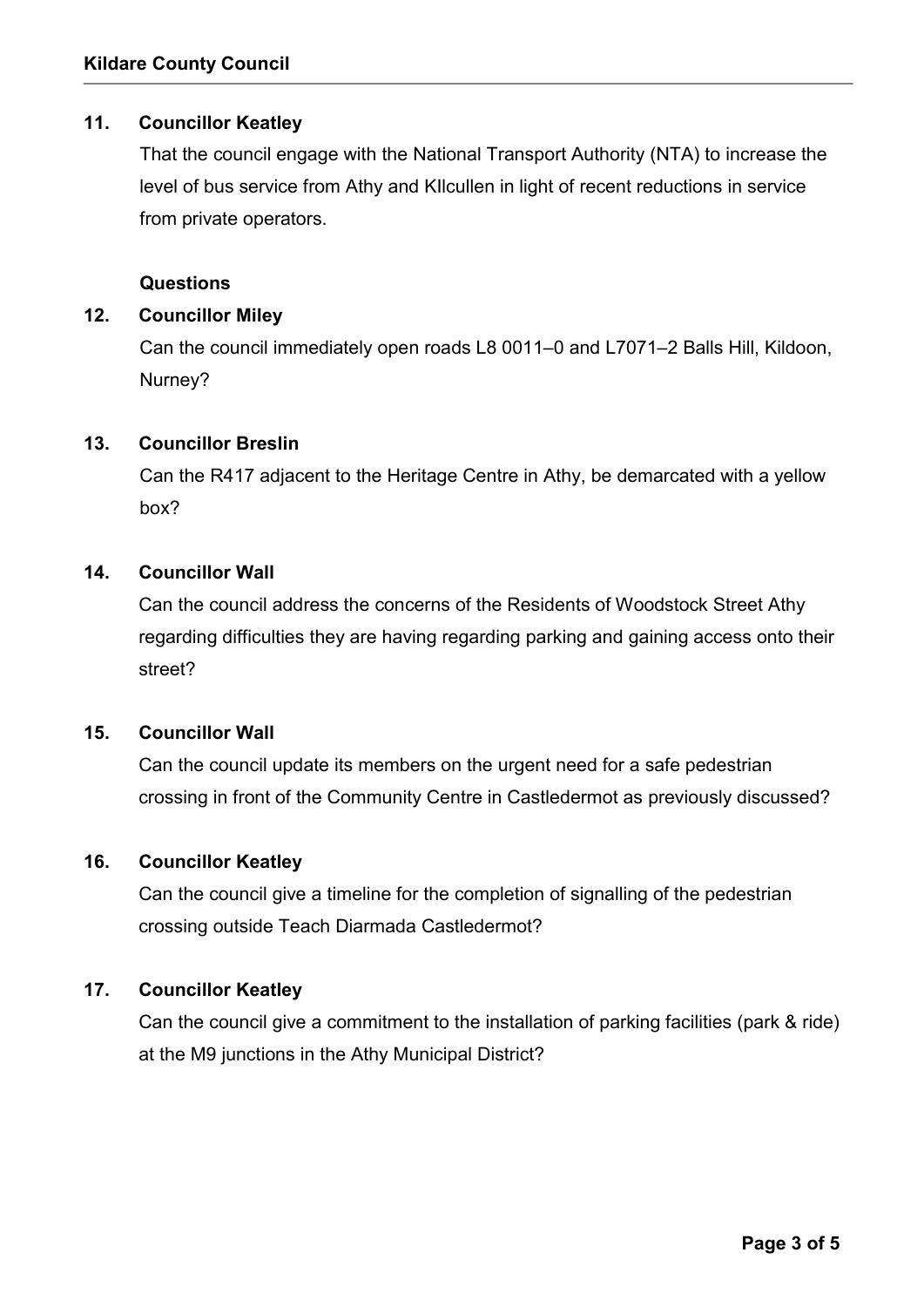## Water Services and Environment (10:15 a.m.)

- 18. To consider report on proposed cemetery extension at Churchtown.
- 19. To receive an update on the improvements on the sewerage network planned for Narraghmore and Kilmead.

## Planning and Strategic Development (10:30 a.m.)

20. The taking in charge of private housing developments - Report to follow.

#### Question

### 21. Councillor Redmond

Following ongoing representations is the councils conservation officer aware of the state Whites Castle is in and is he prepared to act or work with its owner using the powers of the Planning and Development Act? I would like this on the agenda progress report ongoing .

## Housing & Corporate Services (10:35 a.m.)

#### **Questions**

### 22. Councillor Breslin

Can an update be given when the 2017 Self Help Scheme will commence for local authority tenants?

## Economic Community and Cultural Development (10.40 a.m.)

#### Motion

### 23. Councillor Wall

That the council update its members on the provision of a water /sports centre, as previously discussed, on the Dominican site in Athy